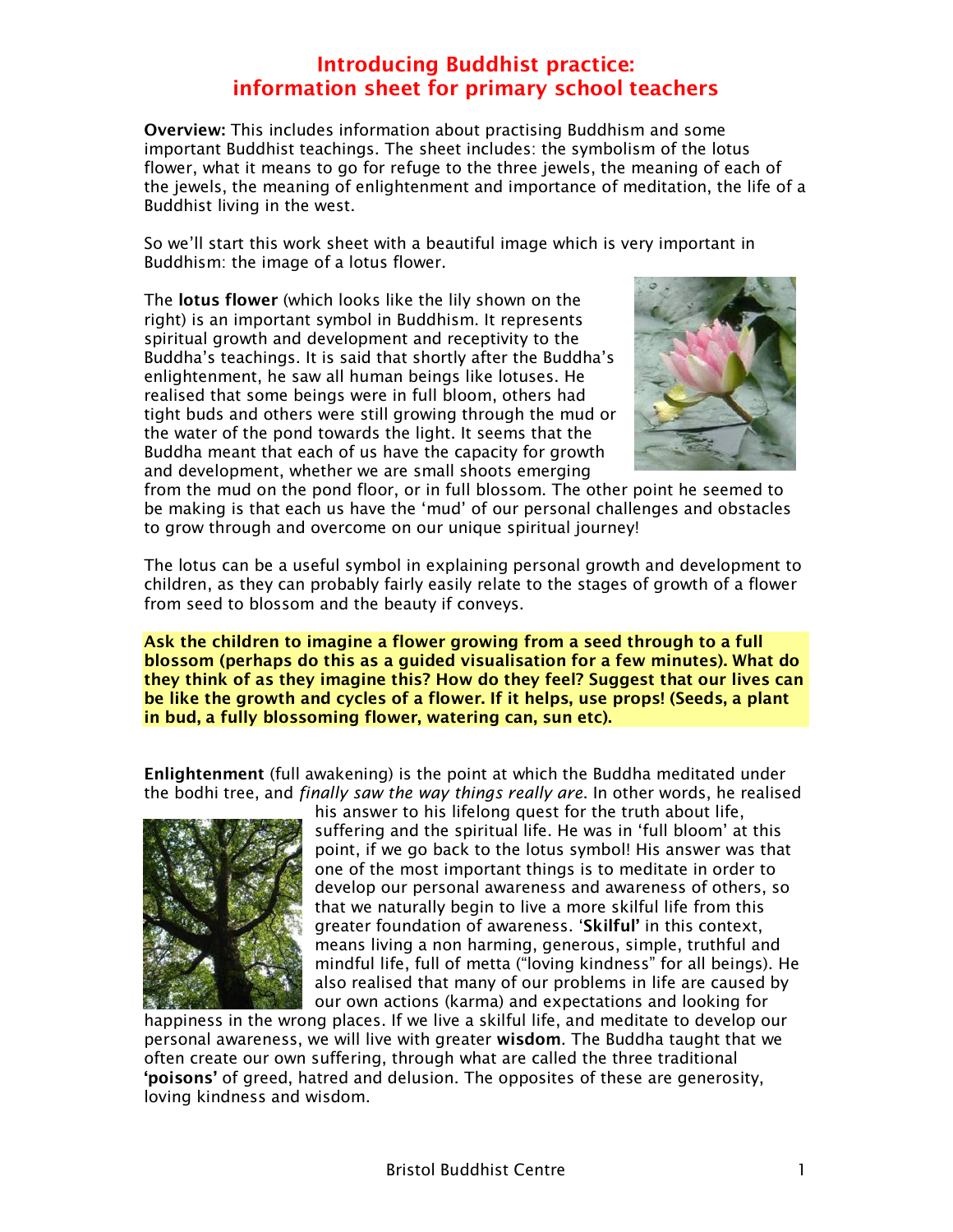As a result of his realisations, the Buddha taught the importance of the 'three fold path' of ethics (acting skilfully), meditation and wisdom. This three fold path may be translated for children as: being kind, truthful and self and other regarding, sitting quietly and stilling our minds and bodies and seeing things in a clearer way.

### The Three Jewels in Buddhism

Buddhists all over the world "go for refuge" (explained later) to the "three jewels". These are the Buddha, Dharma and Sangha:



Buddha, the historical figure, Siddhartha Gautama, who realised enlightenment in Northern India. Buddha means 'he who is fully awake'

Dharma, his teachings and the way he introduced meditation practice

Sangha, the spiritual community of Buddhist practitioners who practice the dharma (the teachings of the Buddha) together. It's a little like the Christian equivalent of the congregation

The three jewels are a very traditional formulation in different Buddhist schools across the globe and very important in the

life of a practising Buddhist.

For example, when you are ordained into the Western Buddhist Order, you wear a white ribbon around your neck (a "kesa") when you are teaching or leading

meditation. On this kesa the symbol (shown above) of the three jewels is embroidered. The symbol shows the three jewels as follows: the yellow jewel represents the Buddha, the blue jewel represents the Dharma, and the red jewel represents the Sangha. The jewels rest on a large red lotus (I've already said why lotuses are important!) the jewels are set against flames, which represent the flames of transformation. So when we each change, we can be seen like fire, as our 'impurities' are burnt away or transformed in an alchemical way, leaving our precious qualities. Wearing our kesas reminds us of this process and the commitment we have made in becoming ordained.



So why are these three jewels so important?

Photo of an 'Amitabha' shrine at the London Buddhist Centre.

The Buddha. The Buddha is a really important historical figure and global role model, given that he realised enlightenment. He's also important in that his life showed that it is possible for all of us, should we choose to, to live a life with greater awareness of our own growth and development to bring about a kinder and wiser world. Before the life of the Buddha, we don't hear of any other practitioners achieving enlightenment (although we hear stories of founders/teachers from other religions with amazing qualities). So the Buddha brought the truth of enlightenment into our awareness. Perhaps most importantly, he is often shown sitting in meditation, which reminds us of the importance of meditation in developing our awareness of ourselves and others.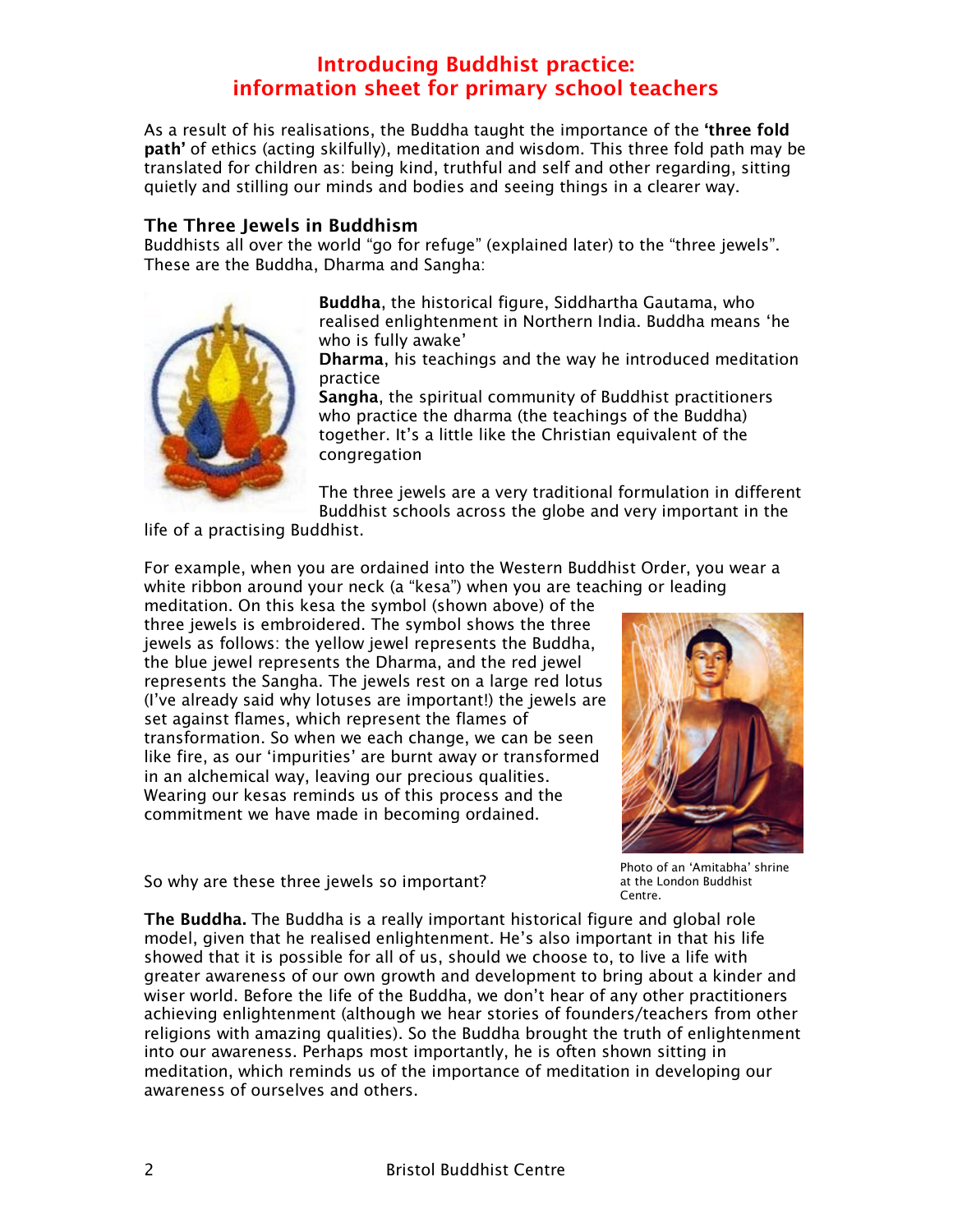#### Give the children the chance to look at a Buddha figure in silence. What do they notice? How do they feel when they look at the Buddha figure? What words and images come to mind as they look at the Buddha?

The Dharma. These are the Buddha's teachings. There are many many different ways in which the Buddha's teachings were explained. One of the simplest teachings is captured in the words that the Buddha said on his deathbed: "all conditioned things are impermanent, with mindfulness strive on". In other words, life is constantly changing and we need to live mindfully in line with this truth to help our practice of Buddhism. The three fold path, mentioned above, is another important teaching, as is the law of karma. Karma simply means 'action' and it draws our attention to the fact that our actions have consequences, whether positive or negative, which we can see in our own experience if we pay attention to the way we live.

Meditation. The other aspect of the Buddha's teaching which is really important is meditation. As the three fold way points out, we need ethics and meditation in order to become wiser people. There are many forms of meditation practice, developed by the different schools of Buddhism throughout the world.

Ask the children to think of two things that have happened to them lately. One where they were unhappy, or caused someone else to be unhappy, and one where they were pleased or caused someone else to be pleased and positive. Ask them to think about what happened in detail, and how they felt in each situation. This begins the process of encouraging children to think more fully about the effects of their own consequences and how this links to karma.



Two practices which we teach are the mindfulness of breathing and the metta bhavana (or cultivation of loving kindness). The mindfulness of breathing is an ancient practice, and was taught by the Buddha (and legend has it, he practiced it the night he was enlightened). It basically focuses upon the breath coming in and out of the body. The metta bhavana teaches us to develop the kindness to wish all living beings well, through sending loving kindness or compassion to ourselves, our friend, someone we know less well, our enemy, and then extending that compassion all that lives. So meditation is an important part of Buddhist teachings.

#### Try leading through a stilling exercise, so the children can understand the benefits of sitting still and relaxing first hand.

The Sangha. The sangha is the spiritual community. In an everyday sense, this is the people who we practice with at the Buddhist Centre. Spiritual friendship is a very very important part of Buddhist practice. The Buddha himself is reported as saying that friendship is "the whole of the spiritual life". The picture on the right shows a sangha gathering together to practice together in a shrine room, with the Buddha figure at the front of the room.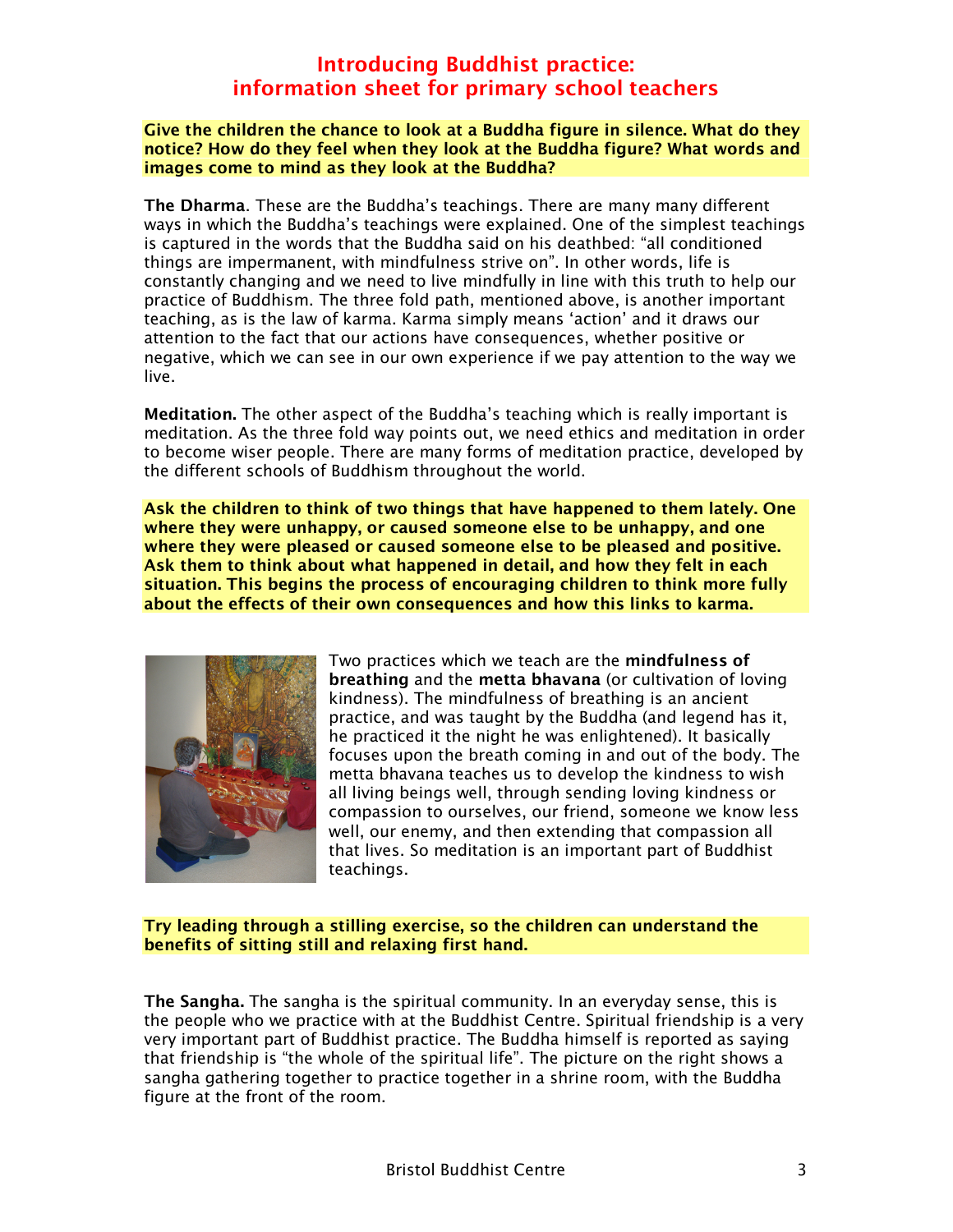In a more esoteric sense, the 'arya' sangha includes all the Buddhas and bodhisattvas (those who want to achieve enlightenment to help all sentient beings) who want to support us to be more ethical, meditative and wise.

Ask the children who they care about most in their lives. Why do they care about them so? How do they feel when they think of these people?

#### Going for Refuge.

At the point of ordination in many traditions, practitioners make a commitment to 'going for refuge' to the three jewels. This means that these people have decided that they want to continually place the three jewels at the heart of their lives, so that the way they live is guided by a deepening awareness of the Buddha, Dharma and Sangha.

What does going for refuge mean? 'Taking refuge' means that you place your heart upon something, in this case the Buddha, Dharma and Sangha. You take refuge in the knowledge that living and practising from an understanding of the Buddha's teachings will gradually bring peace, clarity, kindness, courage etc. It's not always easy to go for refuge to the three jewels as we often fall into old, ingrained habits, so we need a lot of patience, kindness, friends and a long-term perspective!

We all go to refuge a lot of the time. The refuges we choose can be more or less positive, depending on our mood and our habits. For example, in our society there is great emphasis on material possessions e.g. shopping and wealth. So some people might go for refuge to shopping, others to chocolate and their new car! Of course, there is nothing wrong with shopping, chocolate or new cars. It's just that we sometimes think that that thing/activity is going to bring us everlasting happiness, as we seek to make ourselves happy. In fact, taken to the extreme, it can often have the opposite effect and the more we have, the more we want. This wanting (traditionally known as 'craving') can make us unhappier and more grasping, moving away from a simpler, more centred state of peacefulness with ourselves and ease with our lives.

Retreat. It can be really useful for a practising Buddhist to take time to go on retreat. This means that you literally retreat or leave behind your 'normal life' (including email, mobile, i-pod, TV etc!) to spend more time meditating,

studying and learning about the Dharma with like minded people. The photo to the right shows the view from Dhanakosa, a Buddhist retreat centre in Scotland. Some



Dhanakosa retreat centre, Scotland

Buddhists go on much longer retreats. For example, some friends have just returned from a 3 month retreat in the mountains in Spain. Women (and men) being ordained are also likely to go on a longer retreat.

#### Other events in the life of a western Buddhist…

As well as making time to go on retreat, here's a few of the other things Buddhists friends might do…